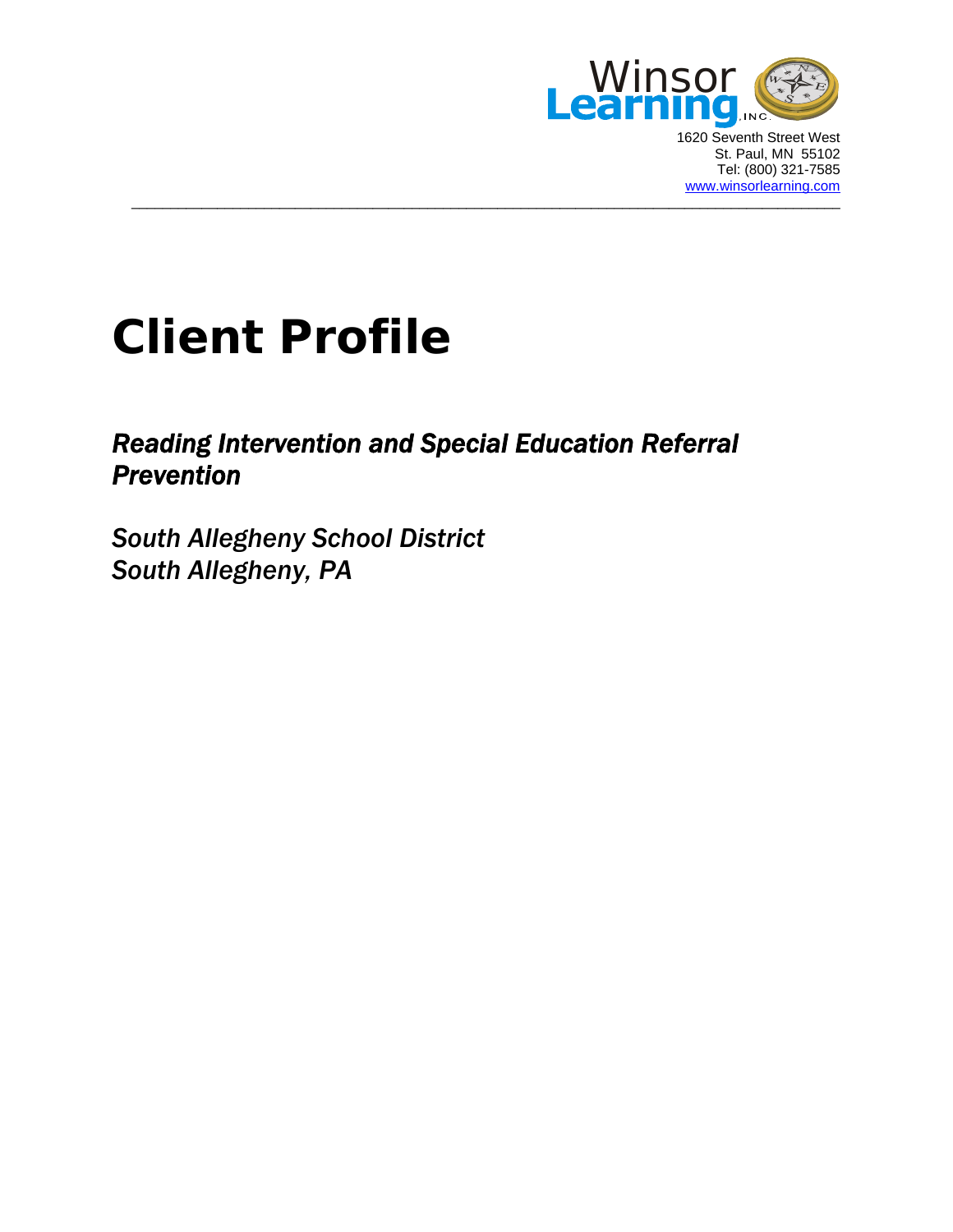**Winsor Learning**  800.321.7585 winsorlearning.com

## Client Profile

### Reading Intervention and Special Ed. Referral Prevention

Client: South Allegheny School District

Demographics: 5 Elementary schools K-6 150 students represented

Instructional Setting: Grades 1-5 30-40 minutes per session 3-5 sessions per week Whole class and small group (3-5 students)

Time Frame:

 2002 & 2003 2nd year of implementation

Products and Services Purchased from Winsor Learning:

33 Teachers Trained over 2 years Each Year: 2 day installation training 2 days of on-site coaching per year

Progress Monitoring:

After every three Levels in Sonday System

#### Assessment:

 Criterion Referenced Spelling Test IOTA Reading Test

#### Results:

• The Special Education Department saw a 50% Reduction in Primary Grade Referrals for Reading Problems.

• The 2<sup>nd</sup> and 3<sup>rd</sup> Grade L.D. Students demonstrated Reading Fluency rates equivalent to the average 3rd Grade General Ed. Students.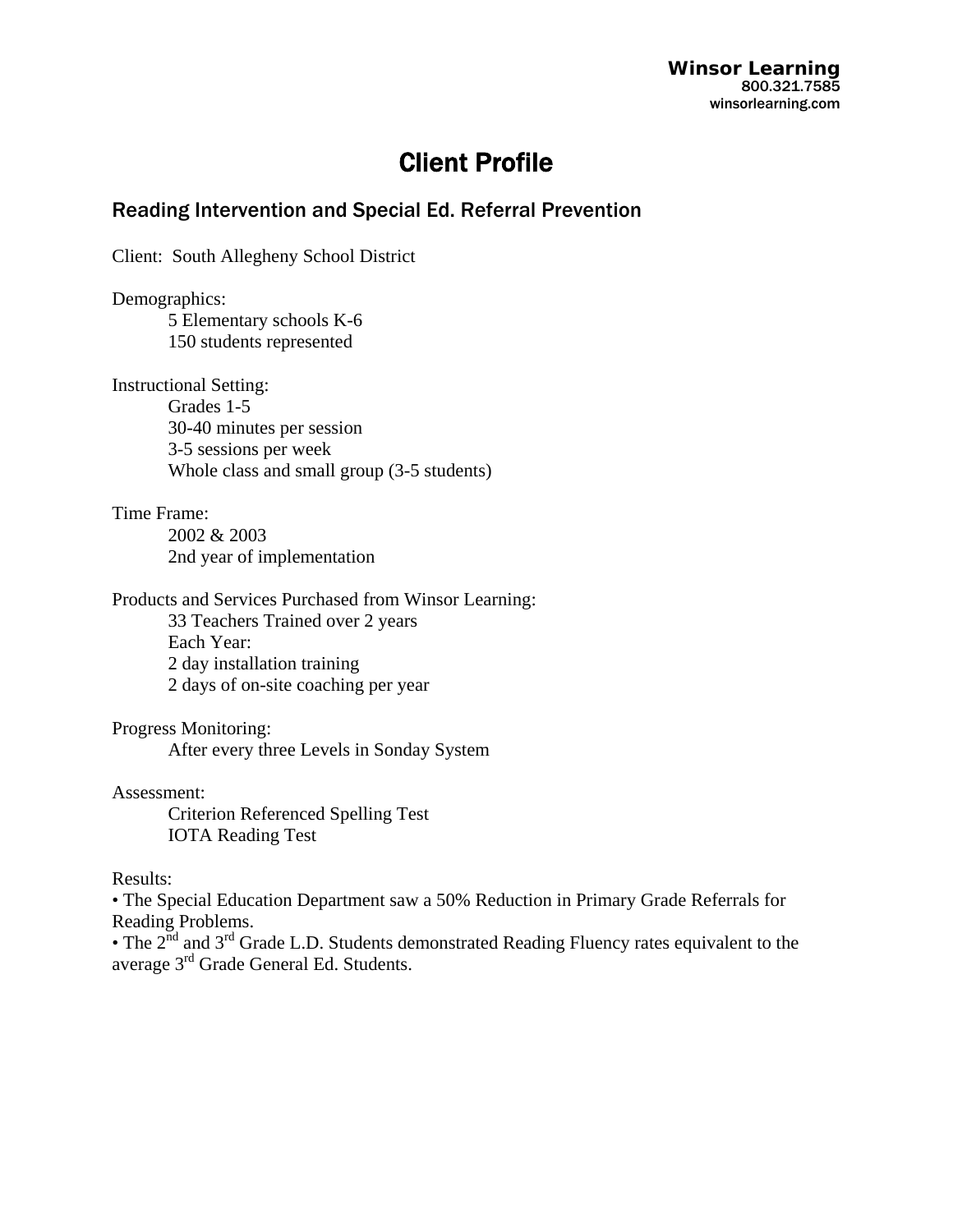#### **Winsor Learning**  800.321.7585 winsorlearning.com

#### **Data**











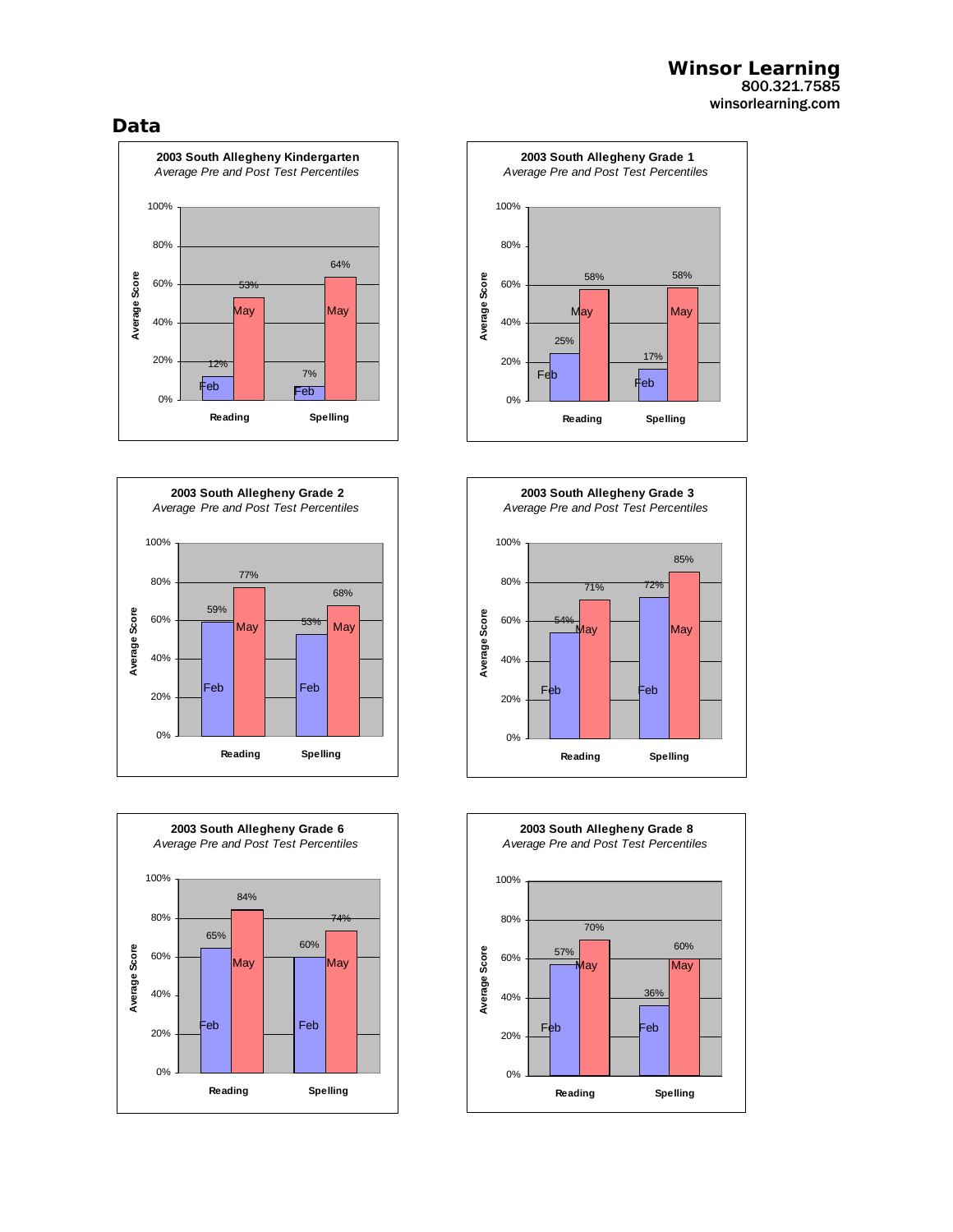THOMAS J. STARMACK - Ext. 1103 Assistant Superintendent

SHARON L. MILLER - Ext. 1102 Director of Business Attairs and Services

GLENN SHELL - Ext. 1202 **School Psychologist** 

RANDALL S. SKRINJORICH - Ext. 1104 Assistant Director of Business Affairs and Services



McKEESPORT, PENNSYLVANIA 15133 PHONE (412) 675-3070 FAX NO. (412) 572-2836 PATRICK A. RISHA - Ext. 1101 Superintendent

JANET M. SARDON - Ext. 1201 Senior High Principal

**BICHARD FINE - Ext. 1303** Middle School Principal

JAMES JACKSON - Ext. 3141 Elementary Coordinator/Principal

WAYNE P. GDOVIC - Ext. 2304 **Elementary Principal** 

The South Allegheny School District's Multi-Sensory Reading Program

The South Allegheny School District developed the need for a multi-sensory reading program in the spring of 2001 following an Extended School Year I.E.P. review for a  $3^{n}$  grade Learning Disabled student. The team believed that the student had not reached his annual Reading fluency and comprehension goals. We were using the Heath Reading series with a Phonics Workbook from Curriculum Press in both Regular and Special Education. Additional instructional supports were employed in Special Education, but multi-sensory reading was not included.

Clearly, the District needed professional support. As the L.E.A. Representative, I contacted Dr. Kathy Donahue from The Tillotson School, who would be providing the E.S.Y. service for our student. She, in turn, referred me to Mrs. Maria Paluselli, Center Director for the Orton-Gillingham, Masonic Learning Center for Children in the North Hills of Pittsburgh. Maria and I decided to contract her services to provide a Professional Development Program for the District's Elementary Faculty, Following this in-service, two of our teachers, a primary Learning Support and Speech/Language Teacher, agreed to attend a two week class sponsored through the University of Pittsburgh to become Orton-Gillingham Certified.

The District hired another Speech/Language Teacher, which allowed us to place the O-G Sp/Lg teacher in the Kindergarten classrooms to co-teach the Phonic section of the Reading Curriculum using the Orton-Gillingham method, beginning in the 2002-2003 academic year. The primary Learning Support Teacher had her schedule adjusted so that she could begin to provide one-on-one Orton-Gillingham instruction in the afternoon to 2 1. D. students, while she implemented O-G methods in her K, 1<sup>st</sup> and 2<sup>nd</sup> grade L. D. classroom.

Given this background, the District was able to participate in a Pilot Project with P.D.E. in January, 2003 to implement the Sonday System, an instructional approach taken from the Orton-Gillingham method. Thirty-three teachers and aides were trained in the Sonday System in January, 2003. The approach has been in place in the Kindergarten and 1<sup>st</sup> grade classrooms as well as Title 1 and Elementary Learning Support classrooms, since that time.